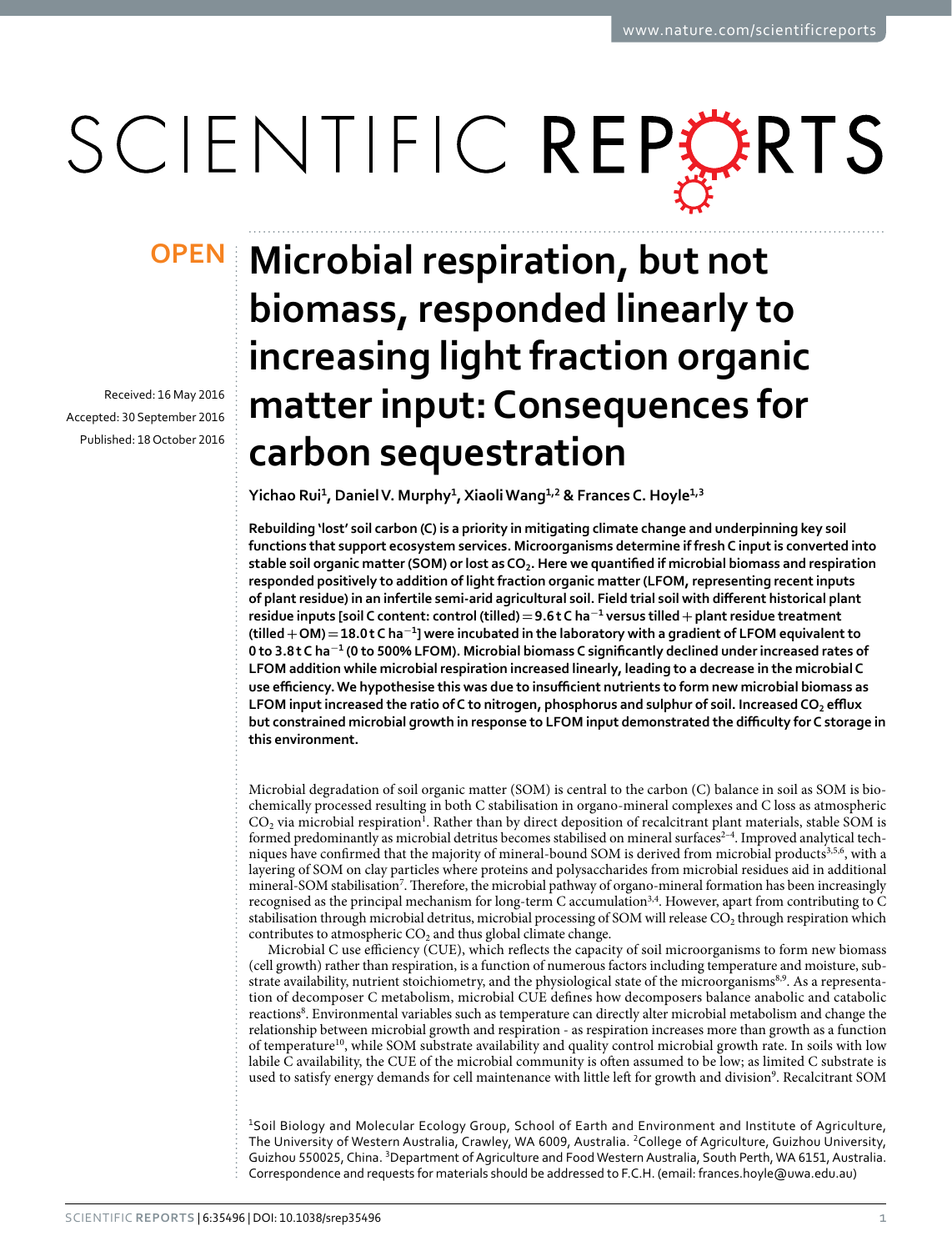substrates may decrease CUE by increasing the cost of extracellular and intracellular catabolism<sup>[11](#page-7-10)</sup>. Stoichiometric requirement of microbial biomass for nutrients [in particular nitrogen (N), phosphorus (P) and sulphur (S)] is another controlling factor. The stabilised 'fine fraction' of SOM contains ~90, 19 and 14 parts of N, P and S per 1000 units of C respectively, which was more similar to the nutrient ratios found in soil microorganisms (~250, 49 and 26, and ~103, 11 and 9 parts of N, P and S biomass per 1000 units of C in bacterial and fungal, respectively) than the plant residues (~17, 2 and 3 parts of N, P and S per 1000 units of C)<sup>12</sup>. The ratios of these elements appear to be tightly controlled and relatively consistent across different soils and ecosystems<sup>[10](#page-7-9)</sup>. Understanding how soil microbial partitioning of SOM substrates between respiration and growth respond to management practice associated with variable SOM substrate level is necessary to design sustainable strategies for ecosystem management to promote soil C sequestration.

Crop residues such as wheat stubbles are a global resource with potential for contributing to soil C stocks. However, many studies have indicated that soil C content does not necessarily increase as expected in response to repeated addition of large quantities of crop residues<sup>13,14</sup>. Although crop residue input into soil has often been reported to promote both microbial biomass and respiration, the magnitudes of these responses are often not proportional<sup>[15–17](#page-7-14)</sup>. Therefore, the difficulty in increasing soil C by crop residue input might stem from decreased microbial CUE. Insufficient inorganic nutrients to form new biomass is another reported issue that may cause microbial CUE to decline in soils with C-rich residue input<sup>18</sup>. A short-term laboratory study of four diverse agricultural soils (clay range 8–60%) indicated that the capacity to generate new soil C from crop residues was mediated to a large extent by inorganic nutrient availability<sup>19</sup>. However, most studies report changes in microbial biomass and respiration to crop residue inputs in the field over a comparatively longer period (>one year), while short-term response to variable amount of residue input under controlled environment were rarely reported. In coarse-textured soils where physical and chemical protection of SOM is low (and respiratory activity of microbial population is maximised under optimal temperature and moisture condition[s20](#page-7-17)) microbial respiration should increase linearly with the addition of increased amounts of fresh organic matter; while the response of the microbial biomass may not be linear due to the dependence on nutrient availability for growth. To date, studies of the short-term response in microbial respiration and biomass to the application of fresh organic matter level is lacking in soils with comparatively different organic matter backgrounds.

Agricultural systems of semi-arid Western Australia are typified by low rainfall and high temperature, with predominately coarse-textured infertile soils that support low crop yields (<2t ha<sup>-1</sup> wheat grain yield)<sup>21</sup>, limiting the amount of plant residue input to the soi[l22](#page-7-19). Light fraction organic matter (LFOM), which represents plant-derived organic matter, is sensitive to environmental variables and management practices<sup>[23](#page-7-20)</sup>. Obtained through density fractionation, the LFOM is partly decomposed and is relatively more homogeneous than raw plant residues<sup>23</sup>. Within this semi-arid environment management practices such as stubble retention, minimum tillage and crop-pasture rotation have little impact on total SOM but can increase LFOM concentration<sup>24-26</sup>.

Here we investigated the soil C sequestration potential of agricultural systems of semi-arid Western Australia through Roth-C modelling and a laboratory incubation experiment. Soils from a trial site which had received long-term (10 years) external plant residues input were used. Modelling was conducted to determine if soils at this site were C-saturated or still had the potential to store more C. Then in a laboratory incubation we investigated how microbial properties (respiration, biomass and C use efficiency) and soil physico-chemical properties responded to a gradient of LFOM addition and field SOM level. In particular, we monitored the metabolic quotient *q*CO<sub>2</sub> [CO<sub>2</sub>-C/Microbial Biomass C (MBC)] and the microbial quotient (MBC/soil C) to explore microbial CUE. We also measured extracellular enzyme activity for β-glucosidase and cellulase as they catalyse different steps of SOM decomposition and reflect the degradation of labile or recalcitrant compounds. We hypothesised that: (1) both microbial respiration and biomass would respond positively to increasing rates of LFOM input in coarse-textured soil; and (2) adding LFOM would benefit N cycling and enzyme activities in soils both with or without long-term external plant residue inputs.

#### **Results**

Roth-C modelling (see Supplementary Fig. S1a) suggests that the field treatment without additional plant residues (tilled) was not yet C saturated (100 year attainable soil total C ~30 t C ha<sup>-1</sup>; 0-30 cm) with additional capacity to store more C. Under current cropping systems where 80% of stubble is retained in a low yielding environment (wheat grain yield 1.5 t ha<sup>-1</sup> based on achieving 46% of water limited potential yield) and where 50% of C from 0 to 30cm is located in the top 10cm layer of soil; C stored in soil from 0 to 30cm has reached approximately 60% of the attainable level based on climate and soil type[24.](#page-7-21) In comparison, the treatment receiving additional inputs of plant residues (tilled+ OM) suggest that soil total C is nearing its attainable storage for this specific farming system – but the long-term outlook suggests the majority of this is relatively short lived (see Supplementary Fig. S1b) with no additional C storage evident were inputs to cease (see Supplementary Fig. S1b).

Field trial soil with different historical plant residue inputs [total C content: control (tilled)= 9.6 t C ha<sup>−</sup><sup>1</sup> versus tilled + plant residue treatment (tilled + OM) = 18.0 t C ha<sup>-1</sup>] were incubated in the laboratory with a gradient of LFOM (0.068, 0.169, 0.338, 0.676 and 1.690 g per 200 g<sup>-1</sup> dry weight soil) added into separate soil samples to modify soil C content. This was equivalent to 20%, 50%, 100%, 200% and 500% of the original LFOM content of the tilled soil. Results showed that increased total soil C derived from either historic field amendments of plant residues (80t additional dry matter ha<sup>-1</sup> over 10 years), or from the recent addition of LFOM in the laboratory study had a significant influence on soil physico-chemical properties [\(Table 1](#page-2-0)). Plant residue amendment significantly increased ( $p < 0.001$ ) total C in field soil (tilled + OM), which was nearly twice that of the tilled (control) soil ([Table 1](#page-2-0) and S1). After 12 weeks' incubation, in soils that had different historical plant residue input and recent addition of LFOM, a positive correlation with total C was observed for both WHC ( $y=1.37x+28.0$ ,  $R^2 = 0.96$ ,  $p < 0.001$ ,  $n = 48$ ) and CEC (y = 0.41x + 0.45,  $R^2 = 0.97$ ,  $p < 0.001$ ,  $n = 48$ ).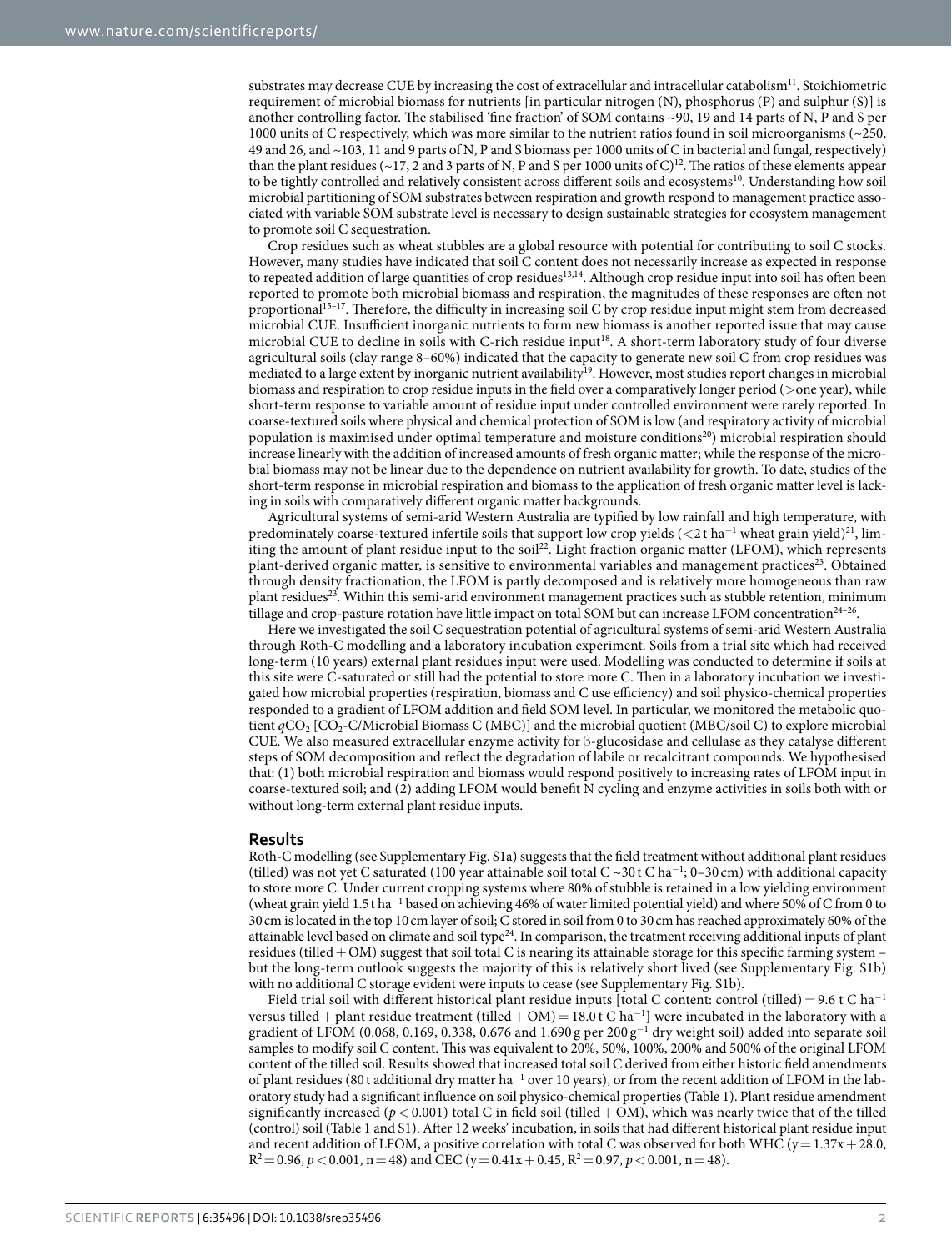<span id="page-2-0"></span>

| Field<br>Treatment | Total C(%) $(t Cha^{-1})$ | <b>Total C</b> | <b>Total N</b><br>$(t \mathrm{N} \mathrm{h} \mathrm{a}^{-1})$ | $\vert$ C:N:P:S ratio $\vert$ (kg C ha <sup>-1</sup> ) $\vert$ pH (CaCl <sub>2</sub> ) | <b>MBC</b> |               | <b>Inorganic N</b><br>$(kg \text{ N} \text{ ha}^{-1})$ | <b>WHC</b><br>$\mid$ (mm 100 mm <sup>-1</sup> depth) $\mid$ (meq 100 g <sup>-1</sup> ) $\mid$ (µg p-NP g <sup>-1</sup> h <sup>-1</sup> ) $\mid$ (µg D-glucose g <sup>-1</sup> h <sup>-1</sup> ) | <b>CEC</b> | <b>B-glucosidase</b> | <b>Cellulase</b> |
|--------------------|---------------------------|----------------|---------------------------------------------------------------|----------------------------------------------------------------------------------------|------------|---------------|--------------------------------------------------------|-------------------------------------------------------------------------------------------------------------------------------------------------------------------------------------------------|------------|----------------------|------------------|
| Tilled             | 0.65(0.02)                | 9.6(0.2)       | 0.82(0.07)                                                    | 1000: 98:17:10                                                                         | 172(4)     | 6.8(0.01)     | 24(0.4)                                                | 36(0.2)                                                                                                                                                                                         | 3 (0.1)    | 71(2)                | 1.4(0.6)         |
| $Tilled + OM$      | $1.30(0.02)^{*}$          | $18.0(0.3)^*$  | $1.44(0.02)^{*}$                                              | 1000: 81:14:11                                                                         | $356(5)$ * | $6.7(0.00)^*$ | $60(1.6)^*$                                            | $45(0.7)$ *                                                                                                                                                                                     | $5(0.4)^*$ | $181(5)^*$           | $3.5(0.5)^{*}$   |

**Table 1. Soil (0–10 cm) properties measured for different field treatment soils prior to laboratory incubation: total carbon (C), total nitrogen (N), soil C:N:P:S ratio, microbial biomass carbon (MBC), pH(CaCl2), inorganic nitrogen (NH4 <sup>+</sup>**, **NO3 <sup>−</sup>), water holding capacity (WHC), cation exchange capacity (CEC), and enzyme activity of**  $\beta$ **-glucosidase and cellulose.** Standard error of the mean  $(n=4)$  is shown in parentheses and \*indicates a significant difference at  $p < 0.05$ .



<span id="page-2-1"></span>**Figure 1.** (a) Cumulative CO<sub>2</sub>-C production from the 12-week laboratory incubation, (b) microbial biomass C (MBC), (c) metabolic quotient  $qCO<sub>2</sub>$ , and (d) microbial quotient MBC/total C in soils with different field soil organic matter (SOM) level and variable rates of light fraction organic matter (LFOM) amended soil that was incubated at 45% water holding capacity at 25 °C measured over 12 weeks. Data (except 12 week cumulative CO2-C production) measured after 6 weeks and 12 weeks were averaged. Bars represent the standard error of the mean  $(n=4$  reps).

In field soils WHC increased by 25% ( $p < 0.001$ ) with historic amendments of plant residues (tilled + OM) compared to control soils receiving no additional plant residues. Associated with the change in total C, a larger CEC (approximately 70% relative increase;  $p < 0.001$ ) was also observed in field soils with added plant residues than in control soils. Increasing rates of LFOM amendment in short-term incubations also resulted in an increase in CEC ( $p < 0.001$ ). Results for background soils with no added LFOM indicate that for this site the relationship between total C and measured variables was stable. A 1% change in actual total C would increase WHC by the equivalent of 13.8 mm water 100 mm<sup>-1</sup> depth and CEC by 3.1 meq  $100 g^{-1}$  [\(Table 1\)](#page-2-0). This is similar to the values calculated for soils with more recently added LFOM (WHC 13.5 mm  $100\,\text{mm}^{-1}$  depth; CEC 4.1 meq  $100\,\text{g}^{-1}$  dry weight soil). In contrast to WHC and CEC, soil pH declined in both field soils receiving additional plant residues and with the addition of LFOM to short-term incubated soils ( $y = -0.03x + 6.98$ ;  $R^2 = 0.96$ ;  $p < 0.001$ ).

Microbial respiration as determined by the average total  $CO<sub>2</sub>$ -C loss during a 12 week incubation was the equivalent of 0.97 t C ha<sup>-1</sup> for tilled soils (0.77 to 1.45 t C ha<sup>-1</sup>) and 1.84 t C ha<sup>-1</sup> for the tilled + OM soils (1.65 to 2.30 t ha<sup>-1</sup>; [Fig. 1a](#page-2-1)). Both higher field soil total C content (*p* < 0.001) and LFOM addition (*p* < 0.001) significantly increased  $CO<sub>2</sub>$ -C efflux, but no interaction between the two factors was found ( $p=0.84$ ). Microbial respiration (CO<sub>2</sub>-C) showed a linear response to increased LFOM inputs ( $R^2 > 0.99$ , [Fig. 1a\)](#page-2-1). The field SOM status did not influence the LFOM induced  $CO<sub>2</sub>-C$  loss (LFOM treatment minus control), with the equivalent of approximately 20% of the added LFOM-C across all LFOM additions being respired from both tilled and tilled+OM soils.

Microbial biomass C was higher in tilled+OM soils (*p*<0.001; 356 kg C ha<sup>−</sup><sup>1</sup> ) than in the tilled soils (172kg C ha<sup>-1</sup>) for pre-incubated soils (Day 0, [Table 1](#page-2-0)). Therefore of the additional 36 t C ha<sup>-1</sup> (80 t ha<sup>-1</sup> chaff) added to tilled+ OM plots over 10 years, 23% was retained as soil C and 5% was converted to MBC. Microbial biomass C decreased during the incubation and after 12 weeks measured 183 kg C ha<sup>-1</sup> in tilled + OM soils and 115 kg C ha<sup>−</sup><sup>1</sup> in tilled soils [\(Fig. 1b\)](#page-2-1). The addition of LFOM caused a significant decline (*p*<0.004) in MBC (see Supplementary Table S1) which was more evident in the tilled+OM soil, which decreased from 183 kg C ha<sup>−</sup><sup>1</sup> in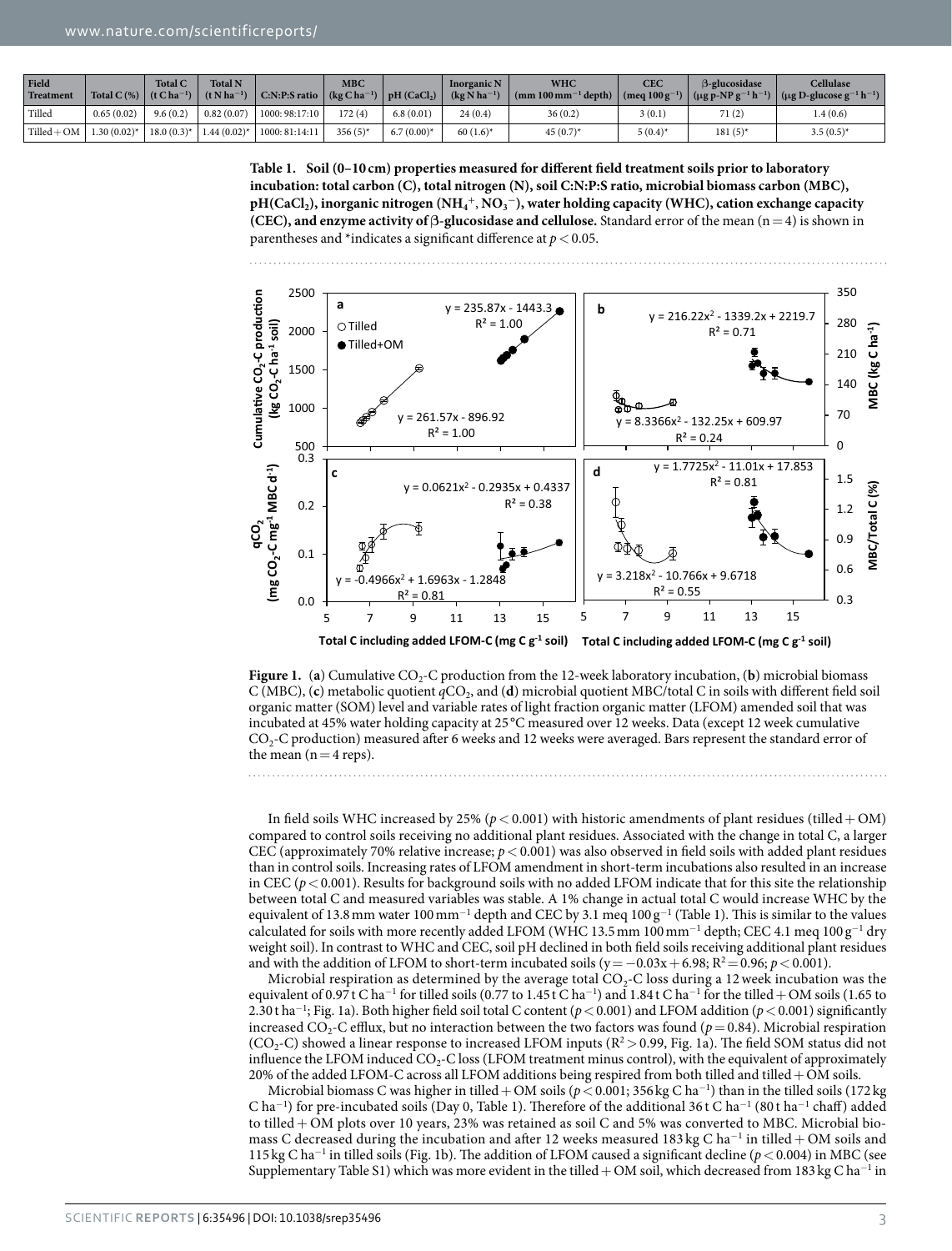

<span id="page-3-0"></span>**Figure 2.** (a) β-glucosidase (μg p-NP  $g^{-1}$  h<sup>-1</sup>) and (b) cellulase activity (μg D-glucose  $g^{-1}$  h<sup>-1</sup>) measured in soils following incubation of soils with different field soil organic matter (SOM) level and variable rates of light fraction organic matter (LFOM) at 45% water holding capacity and 25 °C. Data is the average of two sampling times at 6 and 12 weeks. Bars represent the standard error of the mean  $(n=4)$ .

the control (no added LFOM) to 147 kg C ha<sup>-1</sup> in the soils with five times the background level of LFOM addition ([Fig. 1b](#page-2-1)). There was a significant interaction ( $p= 0.001$ ) between background soil C level and recent addition of LFOM on MBC (see Supplementary Table S1) which suggested the response to LFOM was dependent on the background C level of the soils [\(Fig. 1b\)](#page-2-1). The microbial quotient (MBC/soil C) decreased with LFOM addition  $(p < 0.001)$ , while the metabolic quotient  $qCO<sub>2</sub>$  (CO<sub>2</sub>-C/MBC) increased with LFOM addition ( $p < 0.001$ ). This contrasted with the observations for field soils with no added LFOM - the tilled  $+$  OM soils that had inherently higher background C showed both a lower metabolic and higher microbial quotient (*p*<0.05) than tilled control soil where there had been no additional plant residue inputs [\(Fig. 1c,d](#page-2-1)). A significant interaction was also evident between soil C background and LFOM ( $p = 0.019$ ) for the metabolic quotient  $qCO_2$  (CO<sub>2</sub>-C/MBC), with lower efficiency evident in soils with high background C and no added LFOM and a general increase in efficiency which was only significant at 20% and 200% addition for these soils relative to tilled soils with added LFOM ([Fig. 1c](#page-2-1)). These results suggested that historical input of plant residues resulted in higher microbial CUE, whereas increasing amounts of new LFOM input decreased CUE.

Over the incubation period β-glucosidase activity decreased (*p*< 0.001), while cellulase activity increased (*p*<0.001). Increased β-glucosidase activity was associated with higher field soil C content (tilled+OM; 181μg p-NP g<sup>−1</sup> h<sup>−1</sup>) when compared to the control soil (tilled; 71 μg p-NP g<sup>−1</sup> h<sup>−1</sup>; *p* < 0.001). Short-term incubation decreased β-glucosidase activity by approximately 50% in soils where no LFOM was added. Light fraction organic matter addition significantly increased β-glucosidase activity (*p*< 0.001). β-glucosidase (y= 10.0x− 32.3;  $R^2 = 0.98$ ,  $p < 0.001$ ) and acid phosphatase (y= 23.5x + 9.3;  $R^2 = 0.93$ ,  $p < 0.001$ ) activity showed a strong positive correlation to total C irrespective of the organic matter source, accounting for 69% and 61% of the variation in individual activity measures explained respectively ( $P < 0.001$ ,  $n = 104$ ). In contrast, cellulase activity was not significantly ( $p > 0.05$ ) influenced by background soil C level and showed a small but variable response to LFOM addition on [\(Fig. 2b](#page-3-0)).

Inorganic N (NO<sub>3</sub><sup>-</sup> + NH<sub>4</sub><sup>+</sup>) concentration increased ( $p$  < 0.001) in soils with higher background SOM [\(Table 1\)](#page-2-0), the majority of which was present as nitrate (NO<sub>3</sub><sup>-</sup>). Net N mineralisation rates were higher in soils with a greater amount of field total C content ( $p < 0.001$ ) and increased with short-term incubation after LFOM amendment  $(p < 0.01;$  [Fig. 3](#page-4-0)) in both control ( $R^2 = 0.81, p < 0.001$ ) and tilled + OM treatments ( $R^2 = 0.33, p < 0.001$ ).

#### **Discussion**

Roth-C modelling suggests that the field soils had not reached their attainable level of C sequestration, indicating additional capacity to store a proportion of the newly applied LFOM-C. Although adding LFOM to soil increased short-term soil C, the additional LFOM input also resulted in C loss through microbial respiration after input ceased without promoting microbial growth [\(Fig. 1](#page-2-1)). This demonstrated the difficulty of increasing total soil C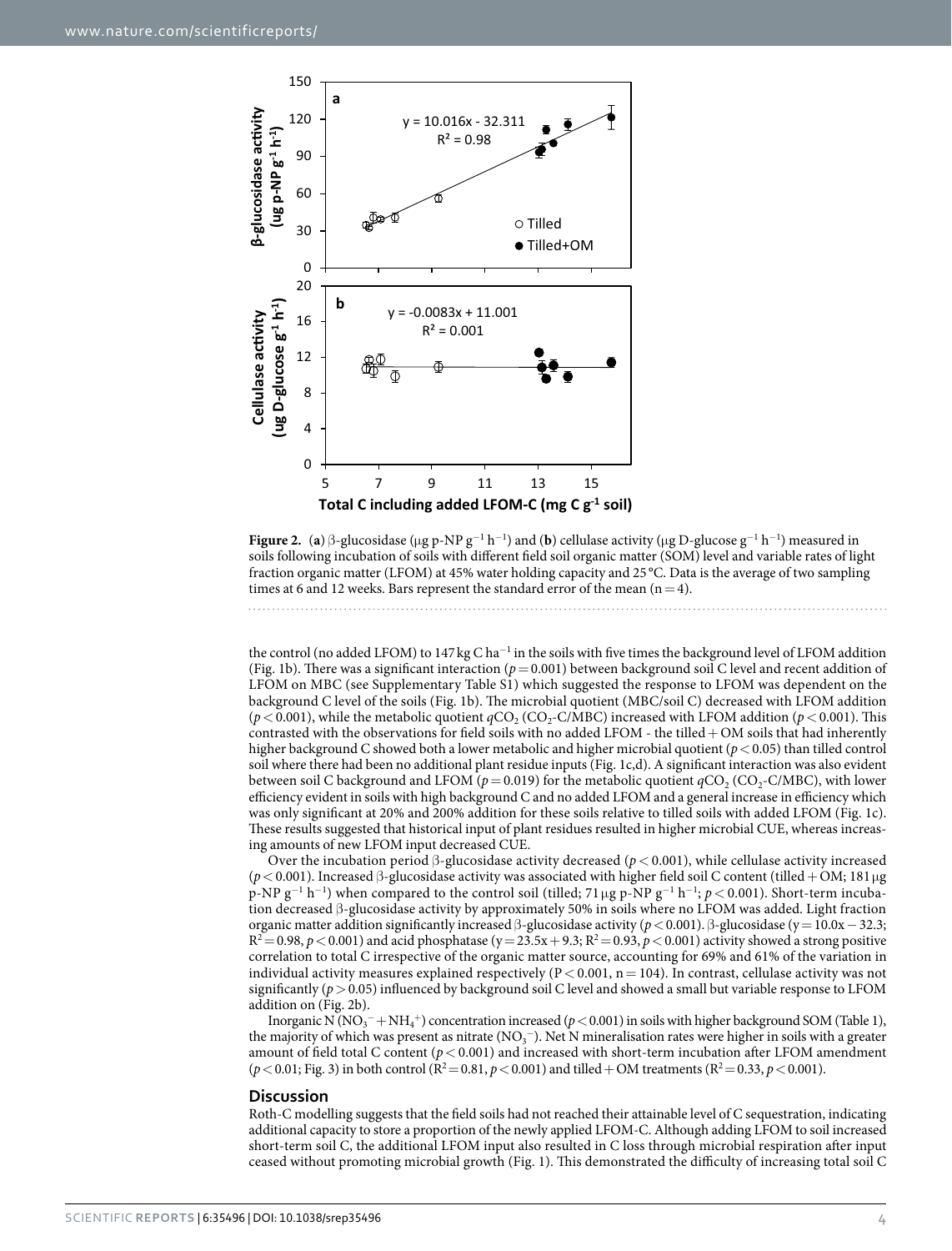

<span id="page-4-0"></span>**Figure 3. Net nitrogen (N) mineralisation rate (kg N ha<sup>−</sup><sup>1</sup> d<sup>−</sup><sup>1</sup> ) of soils with different field soil organic matter (SOM) level and variable rates of light fraction organic matter (LFOM) amended soil incubated at 45% water holding capacity and 25 °C for 12 weeks** . Bars represent the standard error of the mean (n=4).

stock through external crop residue input in coarse-textured soils. The amount of C that is ultimately stabilised depends on both the soil's capacity for organic matter stabilisation<sup>[27](#page-7-22),[28](#page-7-23)</sup> and how effectively the microbial community converts plant-C to biomass<sup>29</sup>. Soil organic matter in coarse-textured soils is more vulnerable to decompo-sition due to reduced potential for C stabilisation in aggregates or organo-mineral complexes<sup>[30](#page-7-25)</sup>. Coarse-textured soils usually have more active microbial population than fine-textured soils<sup>[20,](#page-7-17)31</sup>. Mtambanengwe *et al.*<sup>32</sup> also reported that decomposition of added organic matter was governed by its physical accessibility by microorganisms as determined by soil texture and pore size distribution, and pores of <75μm were responsible for protection of organic substrates against microbial decomposition in soil. As a result, large pore sizes in this coarse-textured soil would favour decomposition and CO<sub>2</sub>-C loss because soil microorganisms could easily access the added labile C substrate. Apart from the physico-chemical environment of soil, the SOM decomposition is also determined by the type and quality of the plant residue or organic input<sup>33</sup>. Unlike the physically and chemically protected SOM pools, the unprotected LFOM pool is more easily decomposed<sup>34</sup>. Therefore, increasing the amount of LFOM input resulted in a linear increase of  $CO_2$ -C emission in these coarse-texture soils. The metabolic quotient increased with increasing rates of recent LFOM input. The constrained microbial biomass and microbial quotient in response to increasing LFOM input in this study might be attributed to insufficient inorganic nutrients to support stoichiometric ratio of C, N, P and S. The LFOM used in this study contained ~56, 3, and 5 parts of N, P and S per 1000 units of C, as compared to ~90, 19 and 14 parts per 1000 units in the stabilised 'fine fraction' of SOM. Cayuela *et al.*[35](#page-7-30) suggested that N was a clear limiting factor for microbial growth when crop residues were added. In a 28 day incubation they found rapid N (ammonium) immobilisation in soil with crop residue input. Kirkby *et al.*[19](#page-7-16) also showed that the capacity to generate 'new' soil C from C-rich crop residues in a range of soils is mediated to a large extent by the availability of inorganic nutrients. As such, the long-term sequestration of C from crop residues into SOM will require the simultaneous sequestration of significant amounts of nutrients in order to meet the stoichiometric requirements of the soil microbial biomass and newly generated SOM. Therefore, the management of inorganic nutrients is an important consideration for strategies to build soil C from crop residues, and how this might be achieved economically is a challenge.

Soil enzymes catalyse SOM decomposition and nutrient cycling processes and are regarded as important indicators of soil fertility<sup>36</sup>. Over the incubation period, MBC and  $\beta$ -glucosidase activity decreased, while cellulase activity increased. This might suggest that the microbial community was shifting from r-strategists towards K-strategists as easily decomposable substrates were exhausted<sup>37</sup>. The activity of  $\beta$ -glucosidase may reflect the initial rapid decomposition of the more labile SOM fraction, for instance glucose production. Cayuela *et al.*[35](#page-7-30) also found an immediate and remarkable increase in β-glucosidase activity within 2 days of wheat straw addition, which decreased thereafter. The fast-growing r-strategists that mainly live on labile C often die quickly after the exhaustion of easily available substrate. By contrast, the K-strategists grow much more slowly and steadily on stabilised SOM fractions and are responsible for the degradation of more complex fractions such as cellulose and lignin<sup>[35](#page-7-30)</sup>. The released biomass of r-strategists can be used as energy source or reassimilated for microbial growth of K-strategists $38$ .

Strong correlation between soil total C and activity of  $\beta$ -glucosidase (R<sup>2</sup> = 0.95) showed that the input of crop residues favoured the cycling of simple sugars and glucose production ([Fig. 2](#page-3-0)). However, no response of cellulase activity to historical input of crop residue and recent addition of LFOM suggested that the decomposition of more complex compounds (by K-strategists) was slow and unaffected by these treatments. Polymerised compounds such as lignin and cellulose persist in soils longer than simple substrates, while 40 to 60% of enzyme activity comes from stabilised enzymes<sup>36</sup>. Light fraction organic matter inputs increased net N mineralisation significantly in the present study, reflecting its role as a short-term nutrient reservoir ([Fig. 3](#page-4-0)). Our data agree with those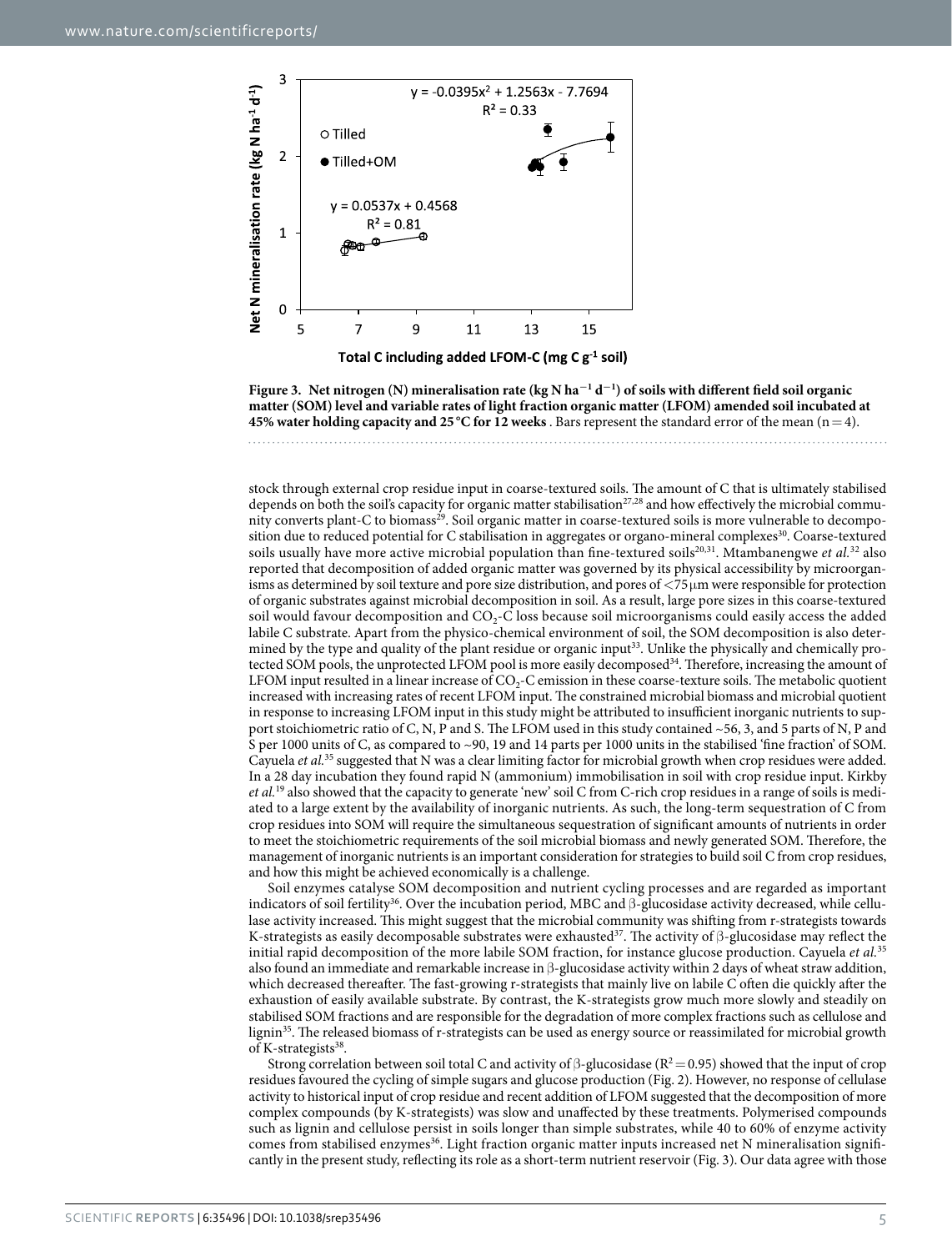of Cookson and Murphy[39](#page-7-34) who reported that LFOM had a major influence on microbial mediated N mineralisation–immobilisation turnover in coarse-textured agricultural soils. However this increase in  ${\rm NO_3^-}$  concentration did not alleviate the nutrient stress on microbial biomass in the short term; possibly because this slow release of nutrients did not meet the requirement of microorganisms for nutrients to process the C-rich LFOM input. Soil heterotrophs generally prefer NH $_4^+$  rather than NO $_3^-$  for their growth $^{35}$  $^{35}$  $^{35}$  but in these soils NH $_4^+$  is either efficiently taken up by microorganisms or rapidly nitrified to  ${\rm NO_3^-}$  which accumulates in soils with higher LFOM input and activity of enzymes (e.g. β-glucosidase). However, this slow release of N might be of long-term benefit to the microbial biomass<sup>[27](#page-7-22)</sup>, which may explain the greater microbial biomass in soils with historical crop residue input (tilled  $+$  OM) than control (tilled) when no additional LFOM was applied.

Soil organic matter helps to create and stabilise soil pores, promotes the formation of soil aggregates and contributes to soil water storage via its capacity to absorb water. Our data are in line with Angers and Carter<sup>40</sup> who also suggested that labile C is positively related to macro-aggregate stability and contributes to WHC of soil. Soil organic matter contributes significantly to the CEC of soils low in clay content and their subsequent ability to retain nutrients. In this study we show a 1% change in soil C is associated with CEC change of 3.1 meq  $100\,\rm g^{-1}$ , which is considerably more than an estimated CEC change of 0.7 meq  $100\,\mathrm{g}^{-1}$  for a 1% increase in clay for this environment. In the absence of non-wetting constraints the broadacre application of clay as an ameliorant is likely unprofitable. Similarly the profitability and practicality of applying large inputs of organic matter from off-site is unrealistic. However long-term incremental increases in SOM inputs may prove an effective way to slowly improve nutrient retention and cycling in low clay content soils and positively influence agricultural production.

### **Conclusion**

Roth-C modelling showed there was further capacity for soil C storage in this semi-arid coarse-textured soil through increasing and sustaining inputs of plant residues. Long-term results between soils with differing C backgrounds confirm accumulation of SOM is achievable at this site. In practice however, increased rates of LFOM input to soil resulted in significant loss of labile C through microbial respiration and lower MBC; which we propose was due to insufficient inorganic nutrients to form microbial biomass. Our findings illustrate the difficulty of increasing the total soil C stock through extra plant residue inputs in semi-arid dryland cropping regions, while proper management of inorganic nutrients needs to be considered for further increase of soil C storage. Building soil C in this environment is challenged both in context of increasing organic inputs sustained through significant changes in net primary productivity and in retaining this C long term where little physical protection exists.

### **Methods**

**Field trial site and soil description.** The field trial used for soil collection was located in Buntine, Western Australia (30.00° S, 116.33° E). The region has a semi-arid climate, with hot, dry summers and cool, wet winters (when cropping occurs). Based on 17 years of climate data (1997–2014) the area has a mean annual rainfall of 284.9mm, mean monthly temperatures ranging from 5.8 to 35.3 °C and actual temperatures ranging from −1.0 to 46.9 °C [\(http://www.bom.gov.au/climate/data\)](http://www.bom.gov.au/climate/data). Soil at the site was a deep sand (92% sand, 2% silt, 6% clay) and classified as a Basic Regolithic Yellow-Orthic Tenosol (Australian soil classification; Isbell, 2002), or a Haplic Arenosol (World Reference Base for Soil Resources; IUSS Working Group WRB, 2007).

**Field trial and soil collection.** The field trial was established in 2003 with a three year lupin–wheat–wheat rotation and a range of field management treatments (randomised block deign) to create a range of total SOM contents. Each treatment had three field replicate plots that were 80m long and 10m wide. Two treatments (tilled, tilled+ OM) with contrasting total C contents were used in this study. The tilled treatment (control) was cultivated to 10 cm depth annually using offset discs before seeding with knife point tines. Over a period of 9 years the tilled + OM treatment had 20 t ha<sup>-1</sup> of barley (2003; C:N ratio 75:1), canola (2006; C:N ratio 60:1), oat (2010; C:N ratio 70:1) and oat chaff (2012; C:N ratio 70:1) mixed into the soil with offset discs (i.e. an additional 80t ha<sup>-1</sup> plant residues was added in addition to the annual inputs resulting from above-ground plant stubble residue returns of *ca*. 1.5–3 t ha<sup>-1</sup>). This represented an additional plant residue input of 36 t C ha<sup>-1</sup> in the tilled + OM treatment. As a result soil total C (0–10 cm) measured  $18.0$  t C  $\rm{ha^{-1}}$  in tilled + OM treatment and 9.6 t C  $\rm{ha^{-1}}$  in tilled treatment.

Soil (0-10 cm) was collected manually using a push-in sand auger on 4<sup>th</sup> June 2013. Separate composite soil samples comprising 40 cores (7 cm diameter by 10 cm depth) were collected from each of the field replicate plots using a zigzag sampling pattern. Soils collected from each of the tilled (control) and tilled  $+OM$  treatments were dried at 40 °C for 7 days prior to being sieved (4mm sieve) and mixed thoroughly for the subsequent incubation study.

**Modelling of attainable soil C.** Modelling using Roth-C model was conducted to determine if soils at this site were C saturated or still had the potential to store more C. It is possible that where soils are C saturated, resultant microbial processes and efficiency could be influenced. The Roth-C model (version 26.3) operating in Excel© was used to model attainable soil C values in non-waterlogged soils as described by Jenkinson *et al.*[41](#page-8-1). Roth-C has previously been validated for use in dryland agricultural systems for both crop and pasture in Australia<sup>24,[42,](#page-8-2)[43](#page-8-3)</sup>. The model was initiated by partitioning soil C into six pools - decomposable plant (DPM) and resistant plant material (RPM) pools, fast (BIOF) and slow microbial biomass pools (BIOS), humified organic matter (HUM) and inert organic matter (IOM) which included the char fraction<sup>42</sup>. Where possible actual pool allocations determined by mid-infrared spectroscopy<sup>44</sup> from the site were used (8%, 69% and 19% for RPM, HUM and IOM respectively) otherwise reported allocations for soil C pool values within Roth-C for Australian soils (1.7% and 0.02% for BIOF, BIOS[\)45](#page-8-5) and remainder (2.1%) was allocated as DPM given high amounts of larger sized plant material present. Climate data (lat. –30.00, long. 116.20; 2003–2012) and soil properties used to initiate the Roth-C model for the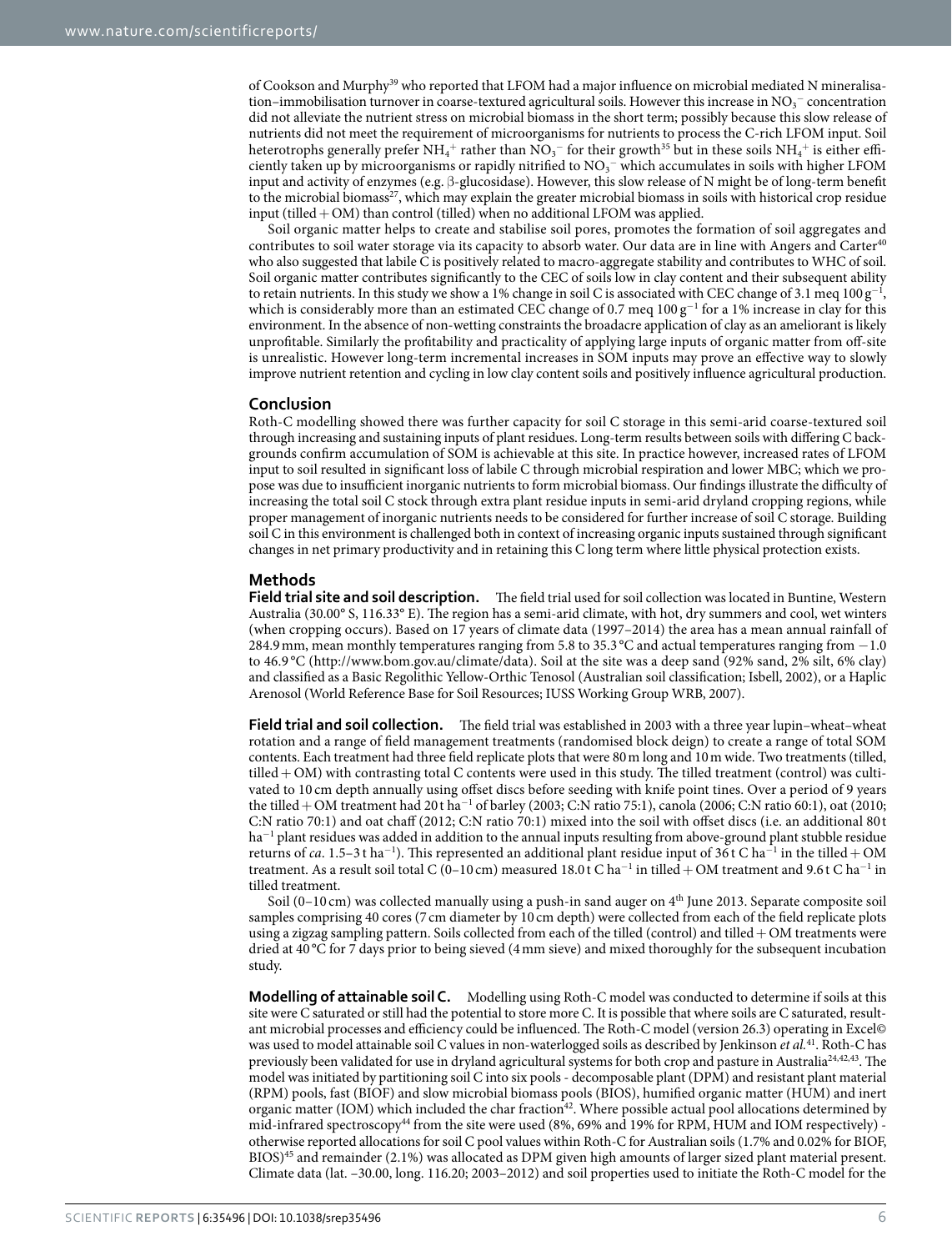experimental site included average monthly rainfall (mm), open-pan evaporation (mm), temperature (°C) and clay content (6.3%). Other site-dependent variables included crop rotation, plant residue inputs, percentage of stubble retained and measured actual soil C stock (t C ha $^{-1}$ ) at the beginning of the experiment.

Current land-use scenarios were constructed to initialise Roth-C to determine the attainable SOC storage. A continuous cropping system (see Supplementary Table S2) was modelled for a deep sand (6% clay) as follows assumed 7 months dry matter production from May, no grazing, and retaining 80% of plant stubble residues. A root to shoot ratio of 0.5:1 was used with production based on 20 kg grain mm<sup>-1</sup> available water, 46% water use efficiency and dry matter on a harvest index of 0.37. In this example, available water was calculated as one third of growing season rainfall (equivalent to one third of rainfall from January to March inclusive, plus rainfall from April to October). Two input scenarios were modelled to reflect attainable SOC values for each representative treatment: 1. No additional plant residue inputs and 2. Four applications each of 20 t dry plant residues ha<sup>-1</sup>, see Supplementary Table S2).

**LFOM fractionation and incubation.** Light fraction organic matter material used for the laboratory incubation study was collected from field soils (tilled, tilled + OM) using a density floatation method as described by Cookson *et al.*[25.](#page-7-35) Briefly, soils were shaken in milli-Q water (specific density of 1.0 g cm<sup>−</sup><sup>3</sup> ) on a reciprocal shaker for 1h, left to settle overnight and any LFOM floating removed by suction on to a 20μm nylon filter and washed with milli-Q water. The recovered LFOM was then air dried (40 °C for 72h), mixed evenly and gamma irradiated at 50 kGy before being applied to the incubated soils. The total C, N, P and S of the LFOM was 32%, 1.8%, 0.1% and 0.2%, respectively (C:N:P:S ratio of 1000:56:3:5). A previous study on Western Australian soils confirmed that LFOM (<1.0 g cm<sup>−3</sup>) had a similar O-alkyl:alkyl-C ratio to plant material in the early stages of decomposition<sup>[46](#page-8-6)</sup>.

Soil samples (200g dry weight equivalent) were weighed into air-tight, 1000mL glass jars and sealed using lids modified with gas septum ports. Light fraction organic matter was added at the amount of 0.068, 0.169, 0.338, 0.676 and 1.690 g (representing 20%, 50%, 100%, 200% and 500% of the original LFOM content of the tilled soil) into separate soil samples, then mixed and incubated at 25°C and 45% WHC for either 6 or 12 weeks. Control jars with 0% LFOM addition to soil were also established. Each treatment was replicated four times and duplicate sets of jars were incubated to allow for sampling and analyses at 6 and 12 weeks. After 6 weeks and 12 weeks, soils were destructively sampled from each of the two set of jars and a range of soil properties measured.

**Soil properties.**  $CO_2$ -C evolved from the soil was measured in the headspace of the jars twice a week using an infrared gas analyser (IRGA). Headspace gas samples (1 mL of air from each jar, collected after first mixing the headspace) were analysed against a  $CO<sub>2</sub>$  standard [4.95% ( $\pm$ 0.10%) CO<sub>2</sub> in helium, BOC Ltd]. The CO<sub>2</sub>-C results presented are the average daily rate of evolution measured for each treatment, minus a control treatment (no soil) to account for the  $CO<sub>2</sub>$  concentration already in the jar headspace. After each sampling, all jars were opened and the headspace gas exchanged with fresh air. Oxygen availability was determined not to be limiting for the microbial population in the sealed incubation jars. It has been reported that the soil microbial respiratory quotient  $[CO<sub>2</sub>$  evolution (mL): O<sub>2</sub> consumption (mL) ratio] has a range of 0.5–1.5 in basal respiration and in soils that have received organic matter substrates<sup>47</sup>. In the present study the CO<sub>2</sub> production for all soils during all sampling periods ranged from 20–60 mL, indicating that  $O_2$  consumption should be in the range 13–120 mL. The  $O_2$ in the headspace of the 1000 mL jar was about 190 mL, greater than the  $O_2$  consumption for all sampling periods. Therefore,  $O_2$  availability was not limiting for the microbial population in the incubation jars.

Total C and N were determined on air dried, finely ground soil by total combustion using a C/N-analyser (Elementar Vario Macro CNS, Hanau, Germany). Soil ammonium  $\rm (NH_4^+)$  and  $\rm NO_3^-$ concentrations were determined using 20 g of fresh soil shaken in 80 mL of 0.5 M K<sub>2</sub>SO<sub>4</sub> for 1h and filtered (Whatman #42). Ammonium and  $\mathrm{NO_3^-}$  concentrations in the  $\mathrm{K_2SO_4}$  extracts were analysed colorimetrically by automated segmented flow auto-analysis (OI Analytical, College Station, Texas, USA). Microbial biomass C was determined by fumigation extraction using 20 g (oven-dried equivalent) of soil shaken in 80 mL of 0.5 M  $K_2$ SO<sub>4</sub> for 1 h. Non-fumigated soils were also extracted. Oxidisable C in the  $K_2SO_4$  extracts was determined using an Aurora 1030 Total Oxidisable C analyser (OI Analytical, College Station, Texas, USA). A k<sub>EC</sub> factor of 0.45 was used to calculate the MBC. Soil pH was determined on air dried soil (10 g) in 50 mL of CaCl<sub>2</sub> (0.01 M), shaken for 1 h and left to stand overnight. Cation exchange capacity was determined by Inductively Coupled Plasma (ICP) Spectroscop[y48](#page-8-8). Water holding capacity of soil was determined by using a kiln slab and drying at 105 °C for 24  $\mathrm{h}^{48}$  $\mathrm{h}^{48}$  $\mathrm{h}^{48}$ .

β-glucosidase was determined following a 1 h incubation of soil at 37 °C with 0.25 mL of toluene, 4 mL of universal buffer, and 1mL of 25mM p-nitrophenyl-β-D-glucosidase (PNG)[49](#page-8-9). The p-nitrophenyl concentration was determined colorimetrically using a UV/VIS spectrophotometer at 400 nm, after extraction of supernatant with 1 mL of CaCl<sub>2</sub> and 4 mL of Tris (hydroxymethyl) aminomethan (THAM, pH 12). Cellulase activity was determined after incubation of 1.5 g dry weight soil with 0.5 g Avicel at 40 °C for 16 h<sup>50</sup>. Reducing sugars were determined colourimetrically on a UV/VIS spectrophotometer at 520nm and adjusted using a correction factor for soil water content. The initial values of soil basic properties before the incubation were listed in [Table 1.](#page-2-0)

**Statistical analyses.** Repeated measures analysis of variance (ANOVA) was used to examine the effects of sampling time on these parameters (Supplementary Table 1). While small changes were noted in some measures between the 6 and 12 week sampling as a result of extended incubation, the resultant response of variables measured to either field plant residue or LFOM treatments did not change. Thus data for the 6 and 12 week sample times have been averaged. Analysis of variance was used to examine the effects of field soil C level (i.e. tilled and tilled + OM field trial soil values), recent LFOM addition (i.e. laboratory incubation treatments; 0 to 500%), and their interactions on  $CO_2$ -C evolution, total C, total N, C:N ratio, WHC, CEC, soil pH (CaCl<sub>2</sub>),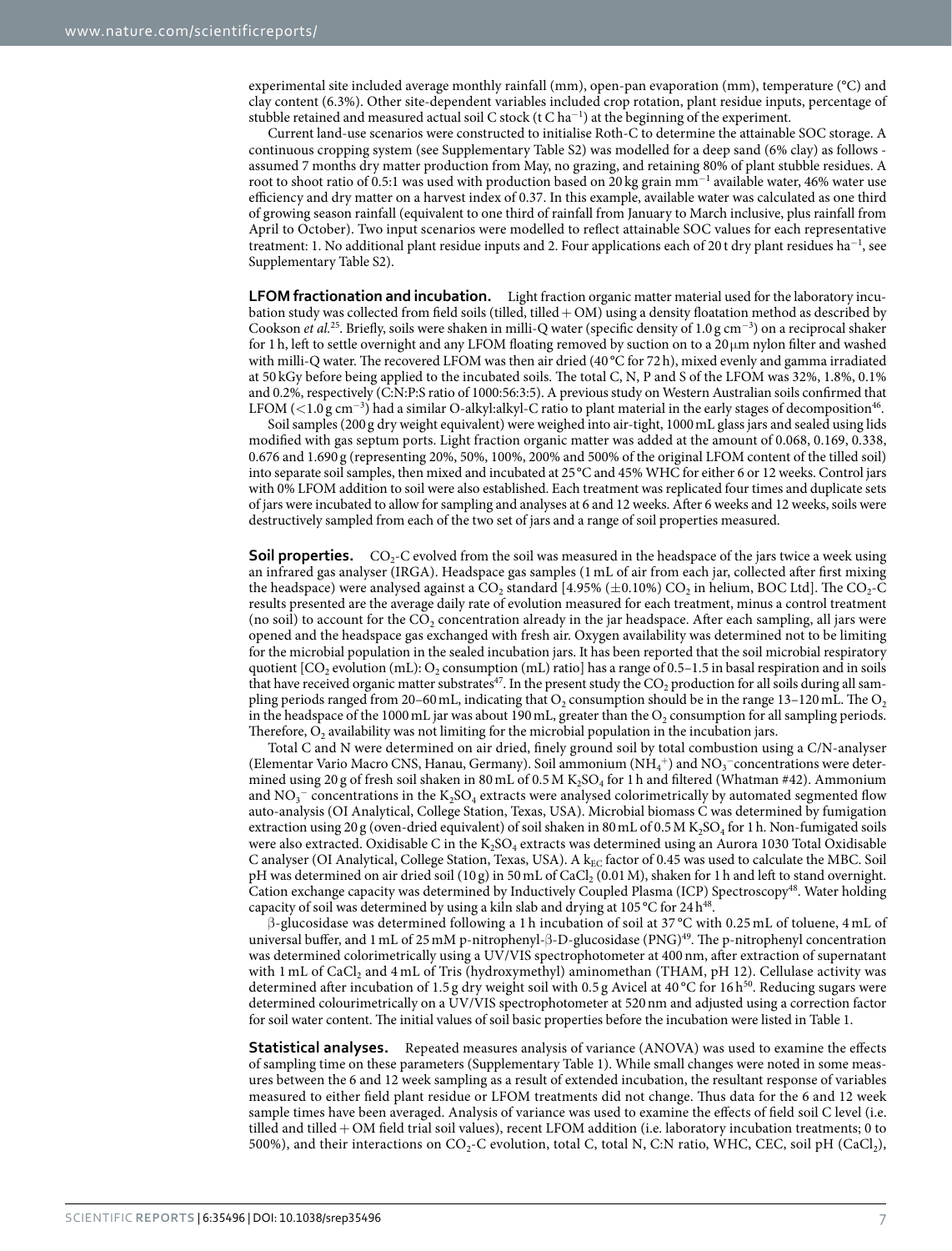net N mineralisation rate, MBC, and β-glucosidase and cellulase activity. Linear regression was used to examine the relationships between the properties. All statistical analyses were performed in GenStat V16.0 (VSN International, UK).

#### **References**

- <span id="page-7-0"></span>1. Kleber, M. *et al.* Chapter One-Mineral–Organic Associations: Formation, Properties, and Relevance in Soil Environments. *Adv Agron*. **130,** 1–140 (2015).
- 2. Cotrufo, M. F. *et al.* Formation of soil organic matter via biochemical and physical pathways of litter mass loss. *Nat Geosci*. (2015).
- <span id="page-7-2"></span><span id="page-7-1"></span>3. Miltner, A., Bombach, P., Schmidt-Brücken, B. & Kästner, M. SOM genesis: microbial biomass as a significant source. *Biogeochemistry* **111,** 41–55 (2012).
- <span id="page-7-6"></span>4. Liang, C. & Balser, T. C. Microbial production of recalcitrant organic matter in global soils: implications for productivity and climate policy. *Nat Rev Microbiol*. **9,** 75–75 (2011).
- <span id="page-7-3"></span>5. Simpson, A. J., Simpson, M. J., Smith, E. & Kelleher, B. P. Microbially derived inputs to soil organic matter: are current estimates too low? *Environ Sci Technol*. **41,** 8070–8076 (2007).
- <span id="page-7-4"></span>6. Keiluweit, M. *et al.* Mineral protection of soil carbon counteracted by root exudates. *Nat Clim Change* **5,** 588–595 (2015).
- <span id="page-7-5"></span>7. Sollins, P. *et al.* Organic C and N stabilization in a forest soil: evidence from sequential density fractionation. *Soil Biol Biochem*. **38,** 3313–3324 (2006).
- <span id="page-7-7"></span>8. Manzoni, S., Taylor, P., Richter, A., Porporato, A. & Ågren, G. I. Environmental and stoichiometric controls on microbial carbon‐use efficiency in soils. *New Phytol*. **196,** 79–91 (2012).
- <span id="page-7-8"></span>9. Cabrera, M. L., Kissel, D. E. & Vigil, M. F. Nitrogen mineralization from organic residues: Research opportunities. *J Environ Qual*. **34,** 75–79 (2005).
- <span id="page-7-9"></span>10. Sinsabaugh, R. L., Manzoni, S., Moorhead, D. L. & Richter, A. Carbon use efficiency of microbial communities: stoichiometry, methodology and modelling. *Ecol Lett*. **16,** 930–939 (2013).
- <span id="page-7-10"></span>11. Blagodatskaya, Е. & Kuzyakov, Y. Mechanisms of real and apparent priming effects and their dependence on soil microbial biomass and community structure: critical review. *Biol Fert Soils.* **45,** 115–131 (2008).
- <span id="page-7-11"></span>12. Kirkby, C. *et al.* Stable soil organic matter: a comparison of C: N: P: S ratios in Australian and other world soils. *Geoderma*. **163,** 197–208 (2011).
- <span id="page-7-12"></span>13. Baker, J. M., Ochsner, T. E., Venterea, R. T. & Griffis, T. J. Tillage and soil carbon sequestration—What do we really know? *Agric Ecosyst Environ*. **118,** 1–5 (2007).
- <span id="page-7-13"></span>14. Jiang, G. *et al.* Soil organic carbon sequestration in upland soils of northern China under variable fertilizer management and climate change scenarios. *Global Biogeochem Cy*. **28,** 319–333 (2014).
- <span id="page-7-14"></span>15. Ros, M., Hernandez, M. T. & Garcia, C. Soil microbial activity after restoration of a semiarid soil by organic amendments. *Soil Biol Biochem*. **35,** 463–469 (2003).
- 16. Debosz, K., Rasmussen, P. H. & Pedersen, A. R. Temporal variations in microbial biomass C and cellulolytic enzyme activity in arable soils: effects of organic matter input. *Appl Soil Ecol*. **13,** 209–218 (1999).
- 17. García-Orenes, F. *et al.* Soil microbial biomass and activity under different agricultural management systems in a semiarid Mediterranean agroecosystem. *Soil Tillage Res*. **109,** 110–115 (2010).
- <span id="page-7-16"></span><span id="page-7-15"></span>18. Kirkby, C. A. *et al.* Carbon-nutrient stoichiometry to increase soil carbon sequestration. *Soil Biol Biochem*. **60,** 77–86 (2013).
- 19. Kirkby, C. A. *et al.* Nutrient availability limits carbon sequestration in arable soils. *Soil Biol Biochem*. **68,** 402–409 (2014).
- <span id="page-7-17"></span>20. Wang, W., Dalal, R., Moody, P. & Smith, C. Relationships of soil respiration to microbial biomass, substrate availability and clay content. *Soil Biol Biochem*. **35,** 273–284 (2003).
- <span id="page-7-18"></span>21. Hamblin, A., Tennant, D. & Perry, M. Management of soil water for wheat production in Western Australia. *Soil Use Manage*. **3,** 63–69 (1987).
- <span id="page-7-19"></span>22. Hoyle, F., Baldock, J. & Murphy, D. Soil Organic Carbon – Role in Rainfed Farming Systems. *Rainfed Farming Systems* 339–361  $(2011)$ .
- <span id="page-7-20"></span>23. Haynes, R. J. Labile organic matter fractions as central components of the quality of agricultural soils: An overview. *Adv Agron*. **85,** 221–268 (2005).
- <span id="page-7-21"></span>24. Hoyle, F., D'Antuono, M., Overheu, T. & Murphy, D. Capacity for increasing soil organic carbon stocks in dryland agricultural systems. *Soil Res*. **51,** 657–667 (2014).
- <span id="page-7-35"></span>25. Cookson, W. R. *et al.* The contribution of soil organic matter fractions to carbon and nitrogen mineralization and microbial community size and structure. *Soil Biol Biochem*. **37,** 1726–1737 (2005).
- 26. Murphy, D. *et al.* Relationships between soil organic matter and the soil microbial biomass (size, functional diversity, and community structure) in crop and pasture systems in a semi-arid environment. *Soil Res*. **49,** 582–594 (2011).
- <span id="page-7-22"></span>27. Wardle, D. A comparative assessment of factors which influence microbial biomass carbon and nitrogen levels in soil. *Biol Rev*. **67,** 321–358 (1992).
- <span id="page-7-23"></span>28. Sollins, P., Homann, P. & Caldwell, B. A. Stabilization and destabilization of soil organic matter: mechanisms and controls. *Geoderma*. **74,** 65–105 (1996).
- <span id="page-7-24"></span>29. Kleber, M., Sollins, P. & Sutton, R. A conceptual model of organo-mineral interactions in soils: self-assembly of organic molecular fragments into zonal structures on mineral surfaces. *Biogeochemistry* **85,** 9–24 (2007).
- <span id="page-7-25"></span>30. Six, J., Frey, S., Thiet, R. & Batten, K. Bacterial and fungal contributions to carbon sequestration in agroecosystems. *Soil Sci Soc Am J*. **70,** 555–569 (2006).
- <span id="page-7-26"></span>31. Six, J., Conant, R. T., Paul, E. A. & Paustian, K. Stabilization mechanisms of soil organic matter: Implications for C-saturation of soils. *Plant Soil*. **241,** 155–176, doi: 10.1023/A:1016125726789 (2002).
- <span id="page-7-27"></span>32. Mtambanengwe, F., Mapfumo, P. & Kirchmann, H. Decomposition of organic matter in soil as influenced by texture and pore size distribution. In *Managing nutrient cycles to sustain soil fertility in sub-Saharan Africa* (ed Bationo, A.) 261–275 (CIAT, 2004).
- <span id="page-7-28"></span>33. Brussaard, L. Interrelationships between Biological-Activities, Soil Properties and Soil-Management. *Soil Resilience and Sustainable Land Use* 309–329 (1994).
- <span id="page-7-29"></span>34. Gijsman, A. J. & Sanz, J. Soil organic matter pools in a volcanic‐ash soil under fallow or cultivation with applied chicken manure. *Eur J Soil Sci*. **49,** 427–436 (1998).
- <span id="page-7-30"></span>35. Cayuela, M., Sinicco, T. & Mondini, C. Mineralization dynamics and biochemical properties during initial decomposition of plant and animal residues in soil. *Appl Soil Ecol*. **41,** 118–127 (2009).
- <span id="page-7-31"></span>36. Dick, R. P. Soil Enzyme-Activities as Indicators of Soil Quality. In *Defining Soil Quality for a Sustainable Environment* (eds Doran, J. W., Coleman, D. C., Bezdicek, D. F. & Stewart, B. A.) 107–124 (SSSA Spec Publ, 1994).
- <span id="page-7-32"></span>37. Fontaine, S., Mariotti, A. & Abbadie, L. The priming effect of organic matter: a question of microbial competition? *Soil Biol Biochem*. **35,** 837–843 (2003).
- <span id="page-7-33"></span>38. Vangestel, M., Merckx, R. & Vlassak, K. Microbial Biomass Responses to Soil Drying and Rewetting - the Fate of Fast-Growing and Slow-Growing Microorganisms in Soils from Different Climates. *Soil Biol Biochem*. **25,** 109–123 (1993).
- <span id="page-7-34"></span>39. Cookson, W. R. & Murphy, D. V. Quantifying the contribution of dissolved organic matter to soil nitrogen cycling using N-15 isotopic pool dilution. *Soil Biol Biochem*. **36,** 2097–2100 (2004).